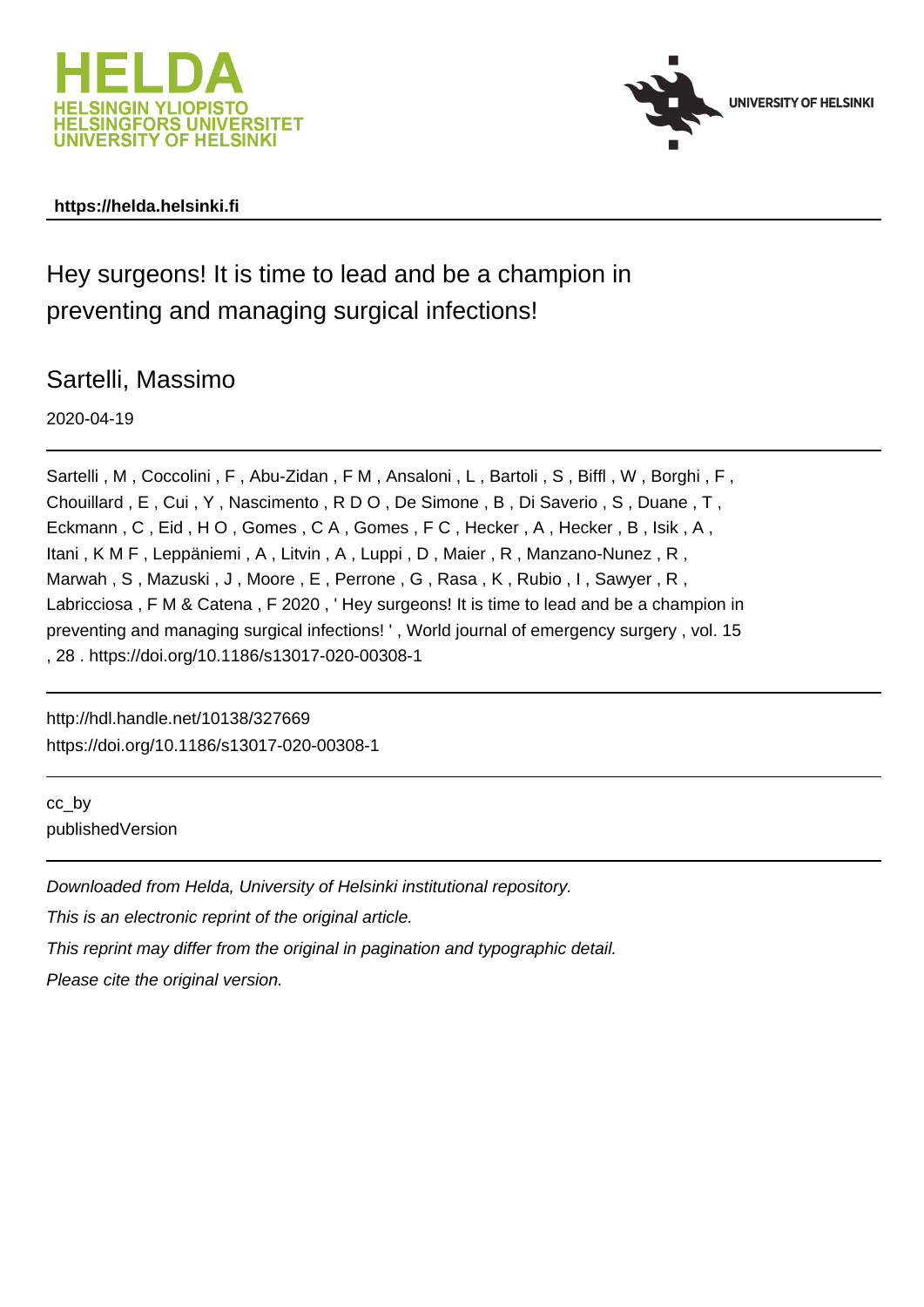# **COMMENTARY COMMENTARY** And the community of the community of the community of the community of the community of the community of the community of the community of the community of the community of the community of the com

# Hey surgeons! It is time to lead and be a champion in preventing and managing surgical infections!

Massimo Sartelli<sup>1\*</sup>, Federico Coccolini<sup>2</sup>, Fikri M. Abu-Zidan<sup>3</sup>, Luca Ansaloni<sup>4</sup>, Stefano Bartoli<sup>5</sup>, Walter Biffl<sup>6</sup> , Felice Borghi<sup>7</sup>, Elie Chouillard<sup>8</sup>, Yunfeng Cui<sup>9</sup>, Rafael De Oliveira Nascimento<sup>10</sup>, Belinda De Simone<sup>8</sup> , Salomone Di Saverio<sup>11,12</sup>, Therese Duane<sup>13</sup>, Christian Eckmann<sup>14</sup>, Hani O. Eid<sup>15</sup>, Carlos Augusto Gomes<sup>16</sup>, Felipe Couto Gomes<sup>17</sup>, Andreas Hecker<sup>18</sup>, Birgit Hecker<sup>19</sup>, Arda Isik<sup>20</sup>, Kamal M. F. Itani<sup>21</sup>, Ari Leppaniemi<sup>22</sup>, Andrey Litvin<sup>23</sup>, Davide Luppi<sup>24</sup>, Ronald Maier<sup>25</sup>, Ramiro Manzano-Nunez<sup>26</sup>, Sanjay Marwah<sup>27</sup>, John Mazuski<sup>28</sup> Ernest Moore<sup>29</sup>, Gennaro Perrone<sup>30</sup>, Kemal Rasa<sup>31</sup>, Ines Rubio<sup>32</sup>, Robert Sawyer<sup>33</sup>, Francesco M. Labricciosa<sup>34</sup> and Fausto Catena<sup>30</sup>

# Abstract

Appropriate measures of infection prevention and management are integral to optimal clinical practice and standards of care. Among surgeons, these measures are often over-looked. However, surgeons are at the forefront in preventing and managing infections. Surgeons are responsible for many of the processes of healthcare that impact the risk for surgical site infections and play a key role in their prevention. Surgeons are also at the forefront in managing patients with infections, who often need prompt source control and appropriate antibiotic therapy, and are directly responsible for their outcome. In this context, the direct leadership of surgeons in infection prevention and management is of utmost importance. In order to disseminate worldwide this message, the editorial has been translated into 9 different languages (Arabic, Chinese, French, German, Italian, Portuguese, Spanish, Russian, and Turkish).

Keywords: Antibiotic therapy, Antimicrobial resistance, Surgical infections, Infection prevention and control

# Background

The challenge

In a book, by the surgeon Sherwin B. Nuland, on the history of Ignaz Philipp Semmelweis [1], the author refers to puerperal fever as the "doctors' plague," because these same doctors and medical students, who treated the patients, spread the infection by their hands. During the mid-nineteenth century, a disease characterized by pain, general malaise, and high fever, known as "puerperal fever," literally decimated the new mothers

RA

appropriate credit to the original author(s) and the source, provide a link to the Creative Commons licence, and indicate if changes were made. The images or other third party material in this article are included in the article's Creative Commons licence, unless indicated otherwise in a credit line to the material. If material is not included in the article's Creative Commons licence and your intended use is not permitted by statutory regulation or exceeds the permitted use, you will need to obtain permission directly from the copyright holder. To view a copy of this licence, visit [http://creativecommons.org/licenses/by/4.0/.](http://creativecommons.org/licenses/by/4.0/) The Creative Commons Public Domain Dedication waiver [\(http://creativecommons.org/publicdomain/zero/1.0/](http://creativecommons.org/publicdomain/zero/1.0/)) applies to the data made available in this article, unless otherwise stated in a credit line to the data.

© The Author(s), 2020 **Open Access** This article is licensed under a Creative Commons Attribution 4.0 International License, which permits use, sharing, adaptation, distribution and reproduction in any medium or format, as long as you give

hospitalized in the Vienna University hospital where Dr. Semmelweis worked. Without knowing the existence of bacteria (discovered by Louis Pasteur only in the second half of nineteenth century), he understood that the mortality rate could be reduced by doctors' hand washing with chlorinated lime solution before every examination. Semmelweis's observations conflicted with the established scientific and medical opinions of the time, and he was treated as an outcast. He is now known as "father of infection control." Beginning with the discovery of penicillin by Alexander Fleming in the late 1920s, antibiotics have revolutionized the field of medicine [2].

\* Correspondence: [massimosartelli@gmail.com](mailto:massimosartelli@gmail.com) <sup>1</sup>





<sup>&</sup>lt;sup>1</sup>Department of Surgery, Macerata Hospital, Macerata, Italy

Full list of author information is available at the end of the article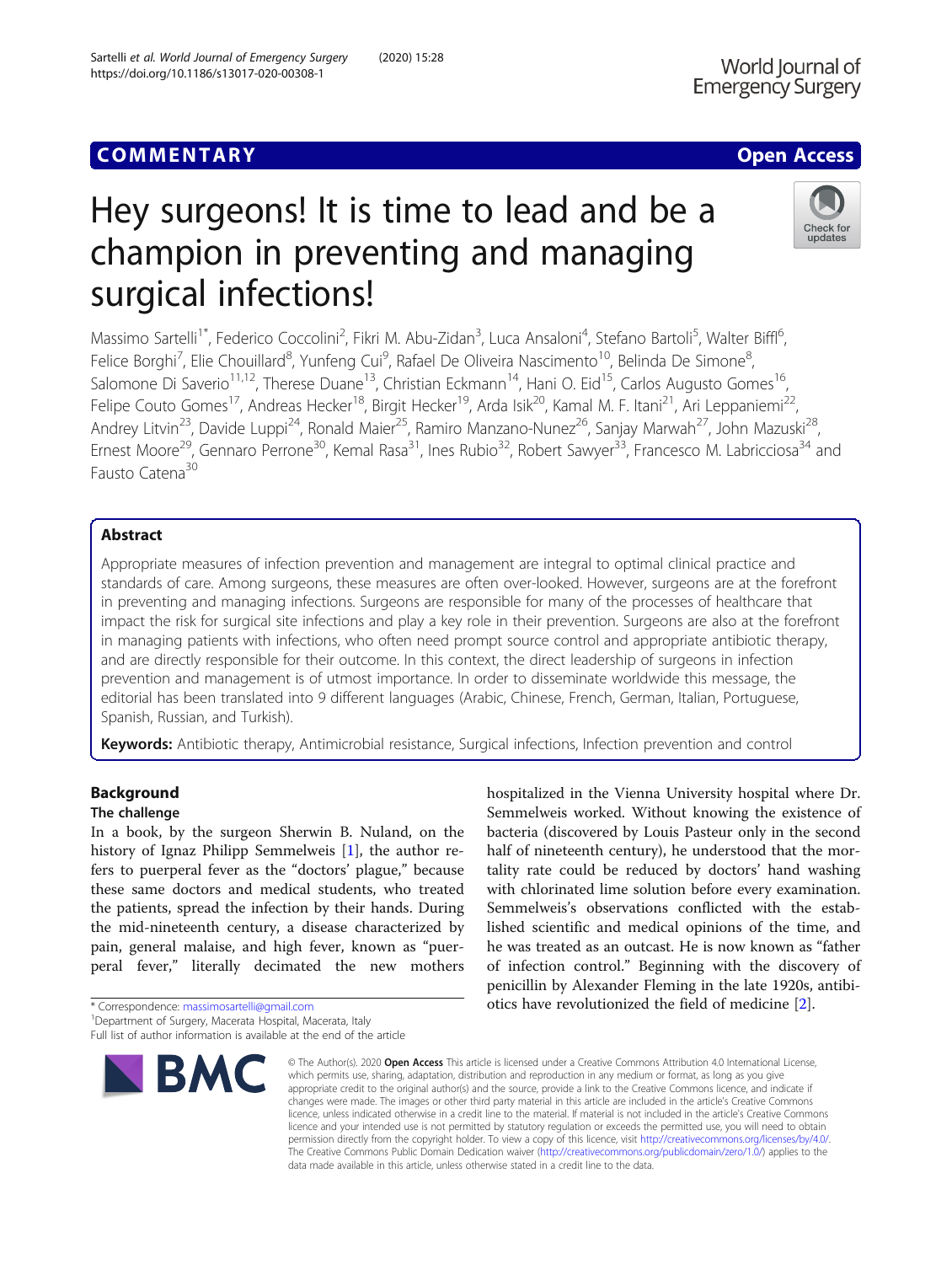They have saved millions of lives each year and have even been used prophylactically for the prevention of infectious diseases. However, bacteria have developed resistance to antibiotics, causing infections that are more serious because they are increasingly resistant to antibiotics. Using this perspective, current infections may be defined as the new "doctors' plague," because the same doctors through inappropriate use of antibiotics and inadequate infection prevention are contributing to the development and spread of antimicrobial resistance (AMR).

Surgeons in their clinical practice are at the forefront in preventing and managing infections. However, among surgeons, appropriate measures of infection prevention are often disregarded. The lack of awareness of these measures has marginalized surgeons from this fight. In many hospitals around the world, surgeons are not involved in the antimicrobial stewardship programs despite the fact that they are frequent prescribers of antibiotics both for prophylaxis and therapy. Furthermore, surgeons are often not involved in infection prevention teams, yet they are primarily responsible for preventing hospital-acquired infections, particularly surgical site infections. We submit that if surgeons around the world would participate in this global fight, they will be pivotal leaders in addressing this challenge.

In order to disseminate worldwide this message, the editorial has been translated into 9 different languages: Arabic, Chinese, French, German, Italian, Portuguese, Spanish, Russian, and Turkish (Additional files 1, 2, 3, 4, 5, 6, 7, 8 and 9).

### Main text

#### The global threat of AMR

Improving patient safety in today's hospitals worldwide requires a systematic approach to combat AMR and to prevent and treat infections appropriately. The two concepts go hand-in-hand [3]. AMR has emerged as one of the major public health problems of the twenty-first century. This has resulted in a public health crisis of international proportions, which threatens the practice of modern medicine, animal health, and food security [4].

The threat of AMR represents arguably the greatest patient safety challenge of our time. It has been widely reported that the world is on the cusp of a "post-antibiotic era," with the growth in multidrug resistant bacteria raising the prospect that modern medicine will be increasingly unable to treat what are currently considered to be routine infections. AMR is a natural phenomenon that occurs as bacteria evolve. However, human activities have accelerated the pace at which bacteria develop and propagate resistance.

#### Global initiative to fight AMR

Addressing the rising threat of AMR requires a holistic and multidisciplinary approach—referred to as One

Health—because antibiotics used to treat various animal infectious diseases may be very similar to those used to treat humans [5].

Resistant bacteria arising in humans, animals, or the environment may spread from one to the other and from one country to another. AMR is not limited to geographic or zoologic borders [3]. Healthcare workers must play a central role in preventing the emergence and spread of AMR. Hospitalized patients often have multiple risk factors for acquisition of AMR. Acute care facilities are incubators for the development of AMR [6].

The intensity of care and the highly susceptible patient populations create an environment which facilitates both the emergence and transmission of resistant organisms.

#### Appropriate use of antibiotics

Appropriate use of antibiotics is an integral part of optimal clinical practice. Antibiotics can be lifesaving when treating patients with bacterial infections. But they are often used inappropriately, specifically when unnecessary or when administered for excessive duration or without consideration of pharmacokinetic principles [7, 8]. The misuse of antibiotics is widely accepted as a major driver of some emerging infections (such as C. difficile), the selection of resistant pathogens in individual patients, and for the continued development of AMR globally [3].

#### Prevention of surgical site infections (SSIs)

In 2017, the Global Alliance for Infections in Surgery shared with over 230 experts from 83 different countries a global declaration on appropriate use of antimicrobial agents in hospitals worldwide [3]. Within this declaration, the authors highlighted the contribution of antibiotic exposure, misuse, and overuse to the development of AMR and outlined the fundamental principles of appropriate antibiotic prophylaxis and therapy across the surgical pathway. Efforts to prevent hospital-acquired infections (HAIs) were not specifically highlighted in their declaration, but they are of significant importance in limiting antibiotic exposure.

Prevention is better than cure, and every infection prevented is one that needs no treatment. Prevention of infection can be cost effective and implemented everywhere, even where resources are limited. The surgical community continues to be cavalier in its approach to infection prevention and control. Patients with medical devices (central lines, urinary catheters, ventilators) or who undergo surgical procedures are at risk of acquiring HAIs. HAIs result in significant morbidity and mortality, prolong the duration of hospital stay, and necessitate additional diagnostic and therapeutic interventions. Surgeons continue to be obtuse to this reality with limited response to requests for intervention. Surgical site infections (SSIs) are the most common HAIs among surgical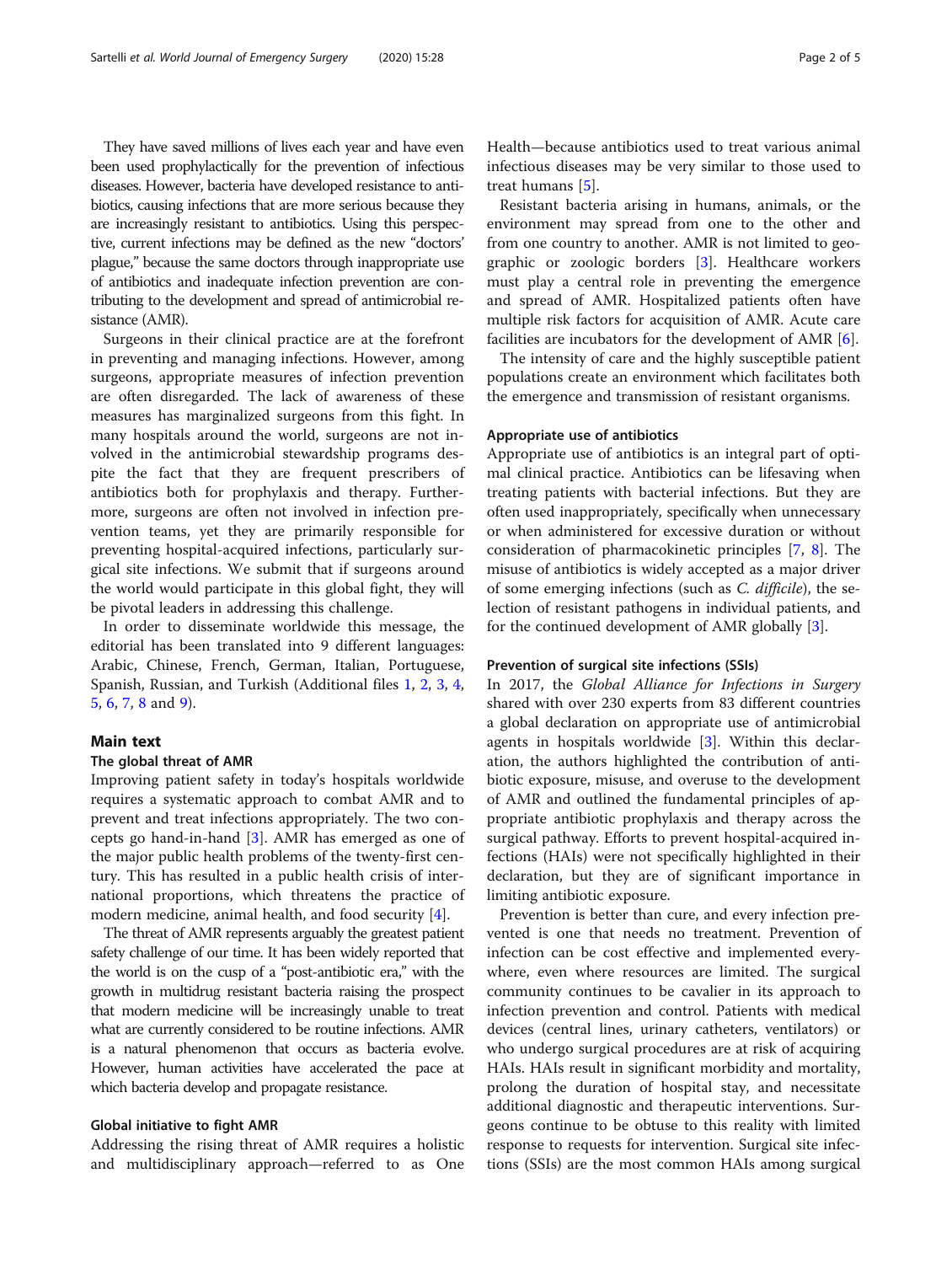patients. In recent years, many comprehensive sets of guidelines for the prevention of surgical site infections have been published [9–11]. Despite clear evidences and guidelines to direct SSI prevention strategies, compliance is universally poor [12].

# Source control in surgical infections

When surgical infection occurs, the source of infection should be recognized and controlled. Whether related to a catheter, abscess or device all measures should be undertaken to eliminate the source and reduce the bacterial inoculum [13, 14]. Appropriate source control is of outmost importance in the management of surgical infections. Intra-abdominal infections along with soft tissues infections are the sites where source control is impactful. In these settings, an appropriate source control can improve patients' outcome and reduce prolonged courses of antibiotic therapy. As a general principle, every verified source of infection should be controlled as soon as possible. The level of urgency of treatment is determined by the affected organ(s), the relative speed at which clinical symptoms progress, and the underlying physiological stability of the patient.

#### Obstacles to overcome for surgeons

Leading international organizations acknowledge that collaboration is essential in providing care that is appropriate to meet the needs of patients, optimize individual health outcomes, and overall health care delivery [15]. A collaborative approach allows each member of the team to contribute expertise and to be responsible for their respective contributions to patient care. To be a champion in preventing and managing infections across the surgical spectrum involves the creation of a culture of collaboration in which infection prevention and control, antimicrobial stewardship, and optimal surgical approaches are all taken into consideration and respected by all members of the team.

Surgeons are at the forefront in preventing infections. Surgeons are responsible for many of the processes of healthcare that impact the risk for SSIs and play an important role in their prevention. Surgeons are also at the forefront in managing patients with infections, who often need prompt source control and adequate antibiotic therapy being directly responsible for their outcome. In this context, their leadership in the multidisciplinary efforts to improve the quality of the surgical patient is critical. To be leaders, surgeons should be aware that the appropriate prevention and management of infections across the surgical spectrum is an integral part of best practice.

In hospitals, cultural, contextual, and behavioral determinants influence clinical practice. Improving behavior in infection prevention and management remains a

challenge. A range of factors such as diagnostic uncertainty, fear of clinical failure, time pressure, or organizational contexts can complicate the surgeons' approach towards infections. However, due to cognitive dissonance (recognizing that an action is necessary but not implementing it), changing behavior is challenging. There are generally three primary levels that may influence surgeons' behavior modification on infection prevention and management. These include the following:

- 1) Intrapersonal level.<br>2) Interpersonal level.
- 
- $\overline{a}$ ) Institutional or org  $3<sub>g</sub>$

On an individual level, surgeons should have the necessary knowledge, skills, and abilities to implement effective infection prevention and management practices. Improving their knowledge may influence their perceptions and motivate them to change behavior. Education and training represent an important component for accurate implementation of recommendations. Education of surgeons in prevention and management of infections should begin at the undergraduate level and be consolidated with further training throughout the postgraduate years. Hospitals are responsible for educating clinical staff. Education techniques, such as educational workshops, should be implemented in each hospital worldwide according to their own resources.

## Surgeons as leaders and champions in an interdisciplinary group to fight AMR

However, increasing knowledge alone may not be sufficient and may not be effective in changing practice, unless education is interactive and continuous, and includes discussions on evidence, local consensus, feedback on performance (by peers), making personal and group learning plans, etc. Identifying a local opinion leader to serve as a champion is important because the "champion" may integrate best clinical practices and drive their colleagues into changing behaviors. Surgeons with satisfactory knowledge in surgical infections may provide feedback to the prescribers and implement change within their own sphere of influence interacting directly with both the antimicrobial stewardship group and the infection control group. Excluding surgeons have increased the barriers to applying best practices.

Finally, organizational obstacles may influence infection prevention and management. Many different hospital disciplines are typically involved in infection prevention and management, making collaboration, coordination, communication, teamwork, and efficient care an essential component of success. There is now a substantial body of evidence that effective teamwork in health care contributes to improved outcomes. Using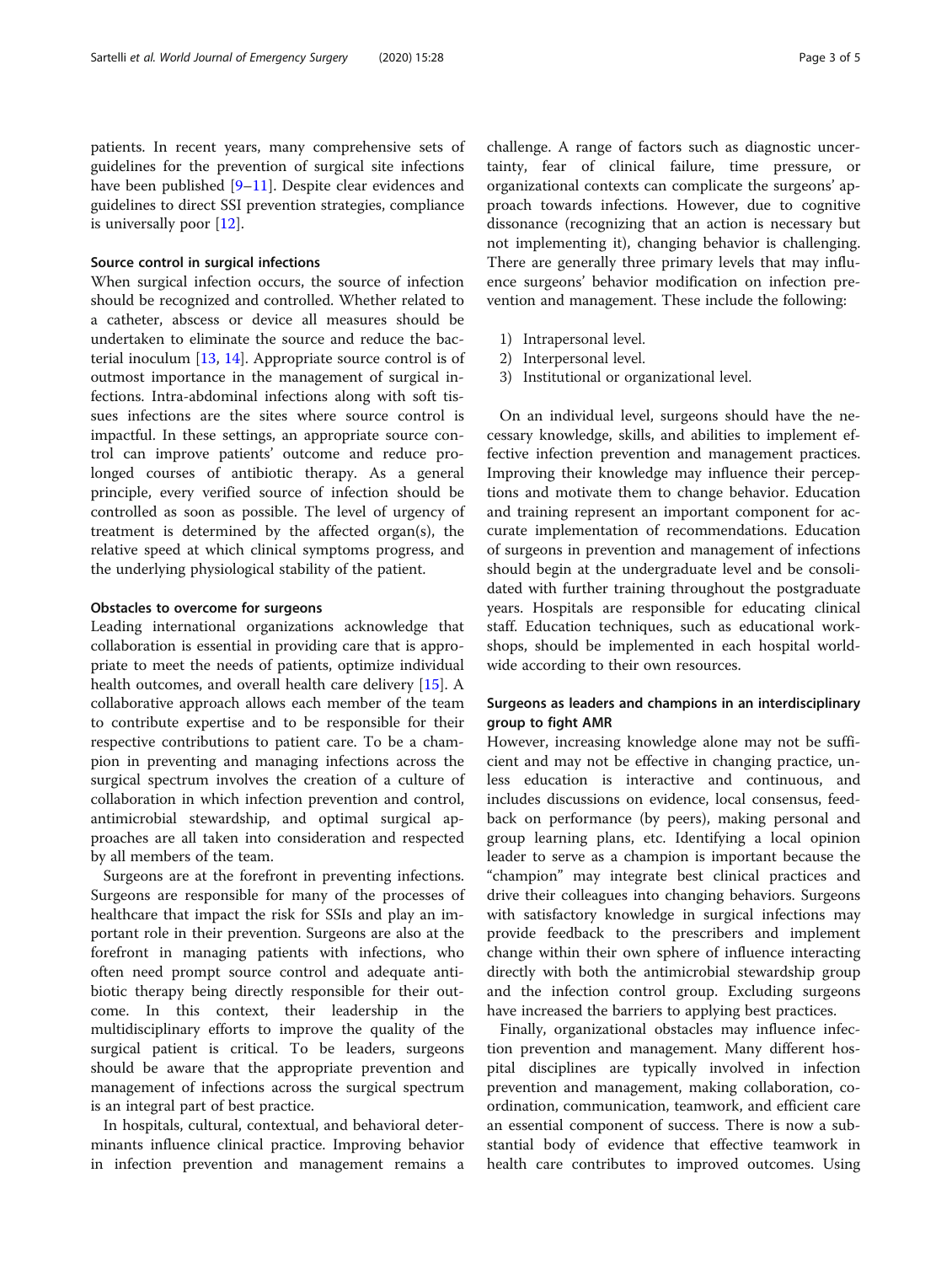this approach reinforces, the concept that each discipline brings particular expertise and is responsible for their respective contributions to patient care. Across the surgical spectrum, it means creating a culture of collaboration in which infection prevention and control, antimicrobial stewardship, and correct surgical approach are all of utmost importance and properly coordinated. In this context, the direct leadership of surgeons, who are directly responsible for their patients, is of utmost importance.

## Conclusions

If surgeons around the world participate in this global fight, they will be pivotal leaders in addressing this challenge. Otherwise, they will be contributors to the worst crisis that the world health is facing.

Hey surgeons! It is your call! It is your time to participate and your time to lead. Now is the time to act!

#### Supplementary information

Supplementary information accompanies this paper at [https://doi.org/10.](https://doi.org/10.1186/s13017-020-00308-1) [1186/s13017-020-00308-1](https://doi.org/10.1186/s13017-020-00308-1).

Additional file 1:. Arabic translation. Additional file 2:. Chinese translation. Additional file 3: French translation Additional file 4:. German translation. Additional file 5:. Italian translation. Additional file 6:. Portuguese translation. Additional file 7:. Spanish translation Additional file 8:. Russian translation. Additional file 9:. Turkish translation.

#### Abbreviations

AMR: Antimicrobial resistance; HAIs: Healthcare-associated infections; SSIs: Surgical site infections

#### Acknowledgements

Not applicable.

#### Authors' contributions

MS wrote the first draft of the manuscript. All authors reviewed and approved the final manuscript.

#### Funding

None.

#### Availability of data and materials

Not applicable.

Ethics approval and consent to participate Not applicable.

#### Consent for publication

Not applicable.

#### Competing interests

The authors declare they have no competing interests.

#### Author details

<sup>1</sup>Department of Surgery, Macerata Hospital, Macerata, Italy. <sup>2</sup>General, Emergency and Trauma Surgery Department, Pisa University Hospital, Pisa,

Italy. <sup>3</sup>Department of Surgery, College of Medicine and Health Sciences, UAE University, Al-Ain, United Arab Emirates. <sup>4</sup>General Surgery Department Bufalini Hospital, Cesena, Italy. <sup>5</sup>Department of Vascular Surgery, Sant'Eugenic Hospital, Rome, Italy. <sup>6</sup>Trauma Surgery Department, Scripps Memorial Hospital, La Jolla, CA, USA. <sup>7</sup> Department of Surgery, General and Oncologic Surgery Unit, Santa Croce e Carle Hospital, Cuneo, Italy. <sup>8</sup>Department of Surgery, Poissy Saint Germain Medical Center, Poissy, France. <sup>9</sup>Department of Surgery, Tianjin Nankai Hospital, Nankai Clinical School of Medicine, Tianjin Medical University, Tianjin, China. <sup>10</sup>Cirurgia Geral Hospital Unimed Belo Horizonte, Belo Horizonte, Brazil. <sup>11</sup>Cambridge Colorectal Unit, Cambridge University Hospitals NHS Foundation Trust, Addenbrooke's Hospital, Cambridge Biomedical Campus, Hills Road, Cambridge, UK. 12Department of General Surgery, University Hospital of Varese, ASST SetteLaghi, RegioneLombardia, Varese, Italy. <sup>13</sup>Envision Healthcare, Dallas, TX, USA.<br><sup>14</sup>Department of General, Visceral and Thoracic Surgery, Klinikum Hannoversch-Münden Academic Hospital of Goettingen University, Goettingen, Germany. 15Department of Emergency Medicine, Mediclinic Middle East, Airport Road Hospital, Abu Dhabi, United Arab Emirates. <sup>16</sup>Department of Surgery, Hospital Universitário Terezinha de Jesus, Faculdade de Ciências Médicas e da Saúde de Juiz de Fora, Juiz de Fora, Brazil. 17Cirurgia Geral Hospital Lifecenter Belo Horizonte, Belo Horizonte, Brazil. <sup>18</sup>Department of General and Thoracic Surgery, University Hospital Giessen, Giessen, Germany. 19Department of Anaesthesiology and Intensive Care, Saint Josef Hospital, Giessen, Germany. <sup>20</sup>Department of General Surgery, Faculty of Medicine, Erzincan University, Erzincan, Turkey. <sup>21</sup>Department of Surgery, Boston University School of Medicine, Boston, MA, USA. <sup>22</sup>Abdominal Center, University Hospital Meilahti, Helsinki, Finland.<br><sup>23</sup>Surgical Disciplines, Immanuel Kant Baltic Federal University/Regional Clinical Hospital, Kaliningrad, Russian Federation. 24Department of General and Emergency Surgery, ASMN Reggio Emilia, Reggio Emilia, Italy. <sup>25</sup>Department of Surgery, University of Washington, Seattle, WA, USA. <sup>26</sup>Clinical Research Center, Fundacion Valle del Lili, Cali, Colombia. <sup>27</sup>Department of Surgery, Post-Graduate Institute of Medical Sciences, Rohtak, India. 28Department of Surgery, School of Medicine, Washington University, Saint Louis, USA. <sup>29</sup>Department of Surgery, University of Colorado, Denver Health Medical Center, Denver, CO, USA.<sup>30</sup>Department of Emergency Surgery, Parma Maggiore Hospital, Parma, Italy.<sup>31</sup> Department of Surgery, Anadolu Medical Center, Kocaali, Turkey. 32General Surgery Department, Colorectal Surgery Unit, La Paz University Hospital, Madrid, Spain. <sup>33</sup>Department of Surgery, Western Michigan University School of Medicine, Kalamazoo, MI, USA. 34Global Alliance for Infections in Surgery, Vila Nova de Gaia, Portugal.

#### Received: 13 March 2020 Accepted: 2 April 2020 Published online: 19 April 2020

#### References

- Nuland SB. The doctors' plague: germs, childbed fever, and the strange story of Ignac Semmelweis. New York: W.W. Norton; 2004.
- 2. Alharbi SA, Wainwright M, Alahmadi TA, Salleeh HB, Faden AA, Chinnathambi A. What if Fleming had not discovered penicillin? Saudi J Biol Sci. 2014;21:289–93.
- 3. Global Alliance for Infections in Surgery Working Group. A Global Declaration on Appropriate Use of Antimicrobial Agents across theSurgical Pathway. Surg Infect (Larchmt). 2017;18:846–53.
- 4. Venter H, Henningsen ML, Begg SL. Antimicrobial resistance in healthcare, agriculture and the environment: the biochemistry behind the headlines. Essays Biochem. 2017;61:1–10.
- 5. McEwen SA, Collignon PJ. Antimicrobial resistance: a One Health Perspective. Microbiol Spectr. 2018;6:10.
- 6. MacVane SH. Antimicrobial resistance in the intensive care unit: a focus on gram-negative bacterial infections. J Intensive Care Med. 2017;32:25–37.
- 7. Sartelli M, Weber DG, Ruppé E, Bassetti M, Wright BJ, Ansaloni L, et al. Antimicrobials: a global alliance for optimizing their rational use in intraabdominal infections (AGORA). World J Emerg Surg. 2016;11:33.
- 8. Sawyer RG, Claridge JA, Nathens AB, Rotstein OD, Duane TM, Evans HL, et al. Trial of short-course antimicrobial therapy for intraabdominal infection. NEJM. 2015;372:1996–2005.
- 9. WHO World Health Organization. WHO Global Guidelines 2016 for the prevention of surgical site infection. 2016. [http://www.who.int/gpsc/ssi](http://www.who.int/gpsc/ssi-guidelines/en/)[guidelines/en/.](http://www.who.int/gpsc/ssi-guidelines/en/) Accessed 09 Mar 2020.